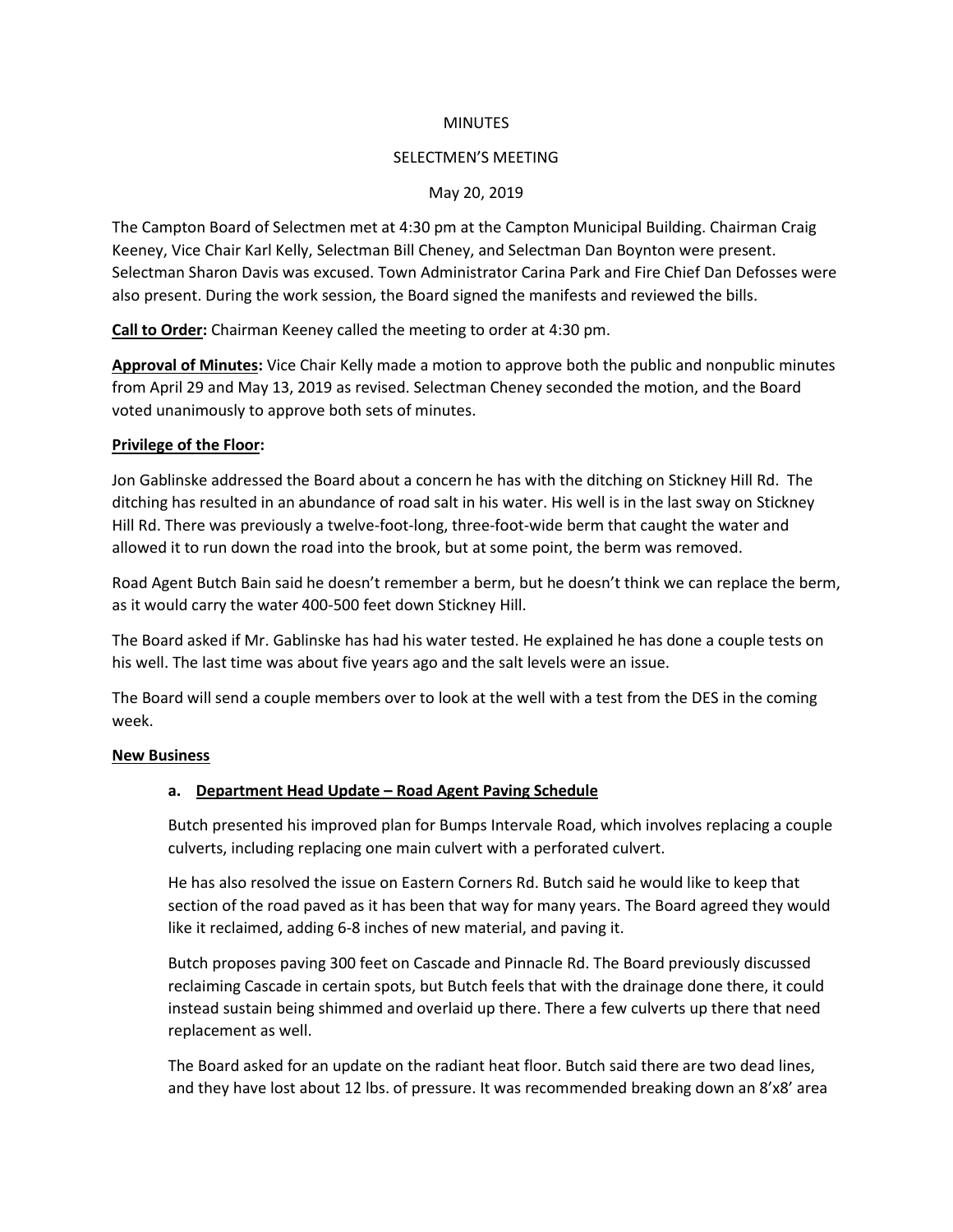in the concrete to see if the leak is within that space. Chairman Keeney suggested turning all zones off except zone 1, watch the pressure change, then move to zone 2. Butch explained he believes all the zones are on one connect but will keep working with it to see if they can narrow down the problem.

# **b. Department Head Update – Financial Update Fire Department**

The Board expressed some concerns with the over expenditures within the Fire Department's budget. Chief Defosses said at this point in the year, he believes he can find \$32,000 to make up for the over expenditures in line items including insurance deductibles, advertising, and legal expenses. Traditionally they have about \$20,000-70,000 to turn back at the end of the year.

Selectman Boynton asked what action items are left for vehicle maintenance. Chief Defosses said inspections happen in fall. Spring is heavier on the maintenance side.

Chief Defosses explained that there were also some added expenses of about \$20,000 that had to be carried over from 2018 for payroll.

Selectman Cheney said the Board should track the budget closely for the next month and a half and see what happens. Selectman Kelly agreed.

# **c. Building Maintenance Projects**

Squam Lakes Heating and Plumbing sent two quotes for the boiler and the tax collector building. Their first quote is for \$9,439, to replace the existing oil boiler with a high efficiency propane boiler. The second quote is just to replace the existing oil boiler with a newer oil boiler. That is \$6,252.

The Board is still waiting for quotes from White Mountain Oil and Propane, and Dead River. Chairman Keeney thinks it would make more sense to have one company do the work on all three boilers.

Carina also asked the Board if they should seal the parking lot when they get their lines repainted? White Wolf Striping said they would honor their quote of \$838 from last fall but we need to give an answer about sealing soon. The Board decided to wait one more year to seal it.

The Easterseals floor service said there are a lot of yellow stains on the floor from the rubber carpet mats being left there too long and not being moved. Carina looked at recyclable mats which are \$250 each, and we would need about 8 mats. The Board thinks they must at least have the mats by the front door. Carina will look into a commercial company to change the mats on a weekly or biweekly basis.

Carina looked into the high cemetery bills, and what she found was that one of the co-op bills is labeled Blair, but that is for the Blair Bridge, not the cemetery. This bill has been mis-filed, so we are really only getting charged \$30 per month for the cemetery.

Chairman Keeney stated that during the site visit at the fire department, the board noticed some things that need to get fixed such as the siding. He would like the selectmen to take charge of this and get some quotes for siding, and a 10x20 shed by the highway garage to